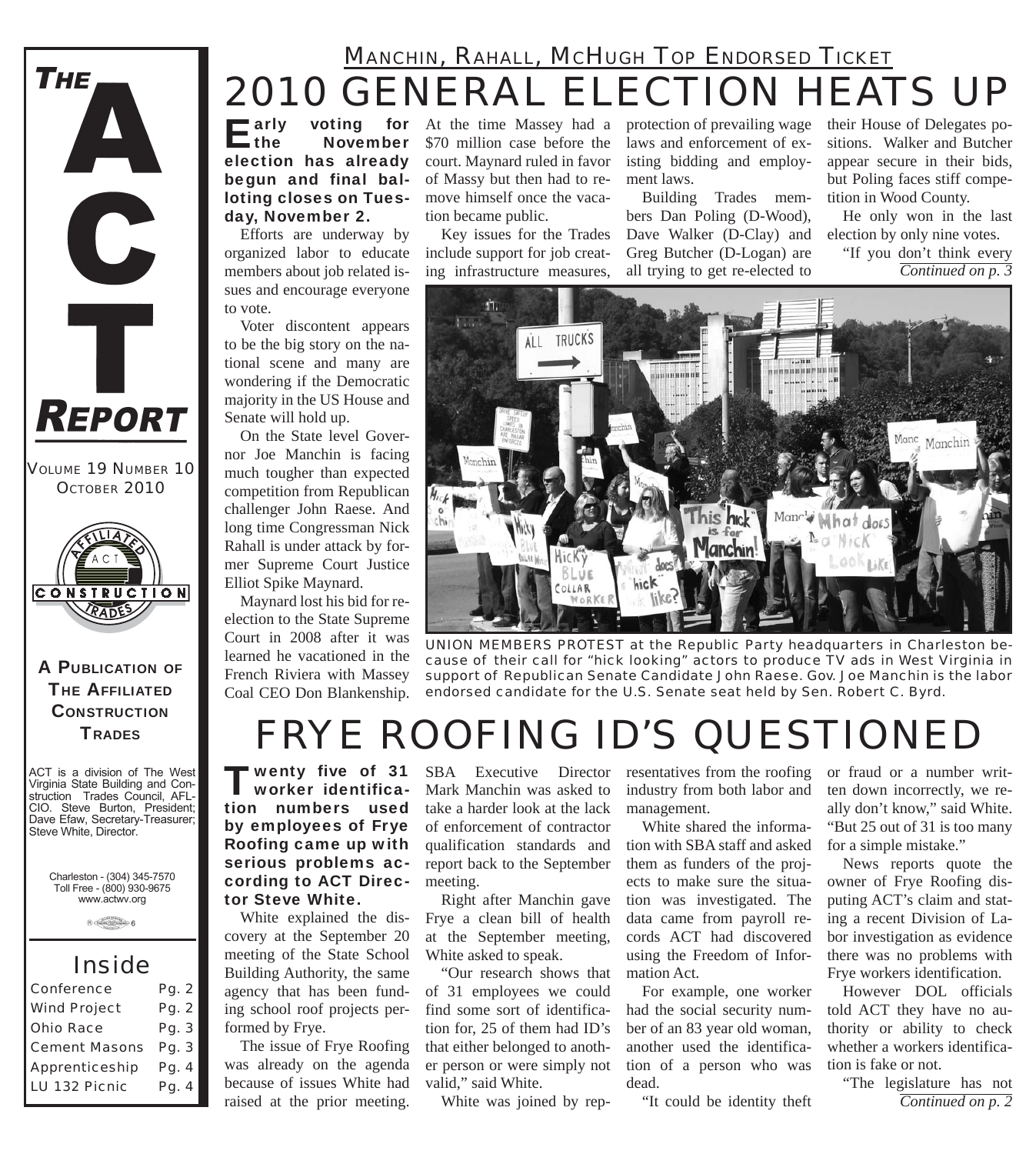#### PAGE 2 **Page 2010** THE ACT REPORT **CLOSE 2010**

# *WEST VIRGINIA STATE BUILDING TRADES COUNCIL HOLDS ANNUAL CONFERENCE*

**The West Virginia** State Building and Construction Trades Council held their annual conference on September 15.

Two conferences are held each year, one in the summer and another during the winter legislative session.

The purpose of the conference is to inform delegates of the activities of the Council and ACT and to discuss whether new directions are needed.

One main focus this year was the construction activities related to the Marcellus Shale natural gas discovery.

Guest speakers included Secretary of State Natalie Tennant and new OSHA Area Regional Director Prentice Cline.

are elected but this was not an election year.

In addition to the conferences the State Building Trades holds monthly executive board meetings where each craft has a representative as a Vice-President. Local Building Trades Councils also have a voice.

At the legislative conference, usually held in early January at the start of the state Legislative Session, the Council goes over the legislative agenda and then hosts a reception for attending delegates, legislators and state agency leaders.

"We have one of the best working building trades groups in the nation," said Dave Efaw, Secretary-Treasurer of the Council.

Every four years officers explain what we are doing "These meetings help us

and get input from leaders across the state on what else needs to be done."

Steve Burton, Business Manager of the Tri-State Building Trades, is President

of the Council. "It's simple, we take care of business."



*SECRETARY OF STATE Natalie Tennant addresses delegates at the WV State Building Trades convention and talks about her duties as chief elections officer and the keeper of corporation records.*

# *NEW WIND FARM PROJECT A GO BEECH RIDGE FINISHES PHASE ONE*

Work is underway<br>
Mon the Laural Mountain Wind Farm in Barbour and Randolph Counties.

The project, consisting of 65 wind turbine along eight miles of ridgeline, is being built by local union workers.

The 92-megawatt, \$250 million project will produce enough electricity to power up to 135,000 homes.

Developers AES say the project will be fully operational by spring of 2011.

The project survived a number of challenges including a permit appealed to the state Supreme Court.

As the Laural Mountain project gears up the Beech Ridge project in Greenbrier County announced completion of their first phase.

AEP will purchase the power produced by 67 1.5 megawatt GE turbines. A second phase consisting of 33 turbines is being planned but the developer, Invenergy, must first get approval from the U.S. Fish and Wildlife Service to disturb some habitat area of the endangered Indiana bat.

*FRYE* 

## *CONTINUED FROM P. 1*

given us the authority nor the tools to verify a person's ID," said David Mullins, Commissioner of Labor.

"Our job is to make sure everyone has an ID and we know who their employer is."

White insists the issue is not about the workers or immigration. "Our focus is on the company," said White. "We don't go after workers who are trying to make a living, and we all recognize our families were immigrants at one time as well."

"But we won't stand by and let a company destroy our industry and drive down local living standards so they can make huge profits."

The SBA asks contractors to show they have a track record of completing jobs successfully, compliance with laws and regulations, and participation in training, health and pension programs.

ACT research had already identified a number of reasons Frye Roofing should be investigated. The evidence was presented to Manchin a number of months ago.

Documents showed two roof projects scheduled for 90 day completion that took approximately 300 days to complete.

Payroll records showed no deductions for state or federal income tax, or social security.

Earlier this year Frye entered into a settlement with the DOL for not paying the

proper wage rates on tax funded projects.

They are still paying off a \$113,000 back-wage settlement agreement in installments.

Records also show a lack of participation in any benefit plans or training programs.

In August, after Manchin refused to take any action, White spoke to SBA board members about Frye specifically and the lack of enforcement of contractor qualification issues in general. The board directed Manchin to review the situation and report back to the September meeting.

At the September meeting a special SBA committee was appointed to investigate the issue further.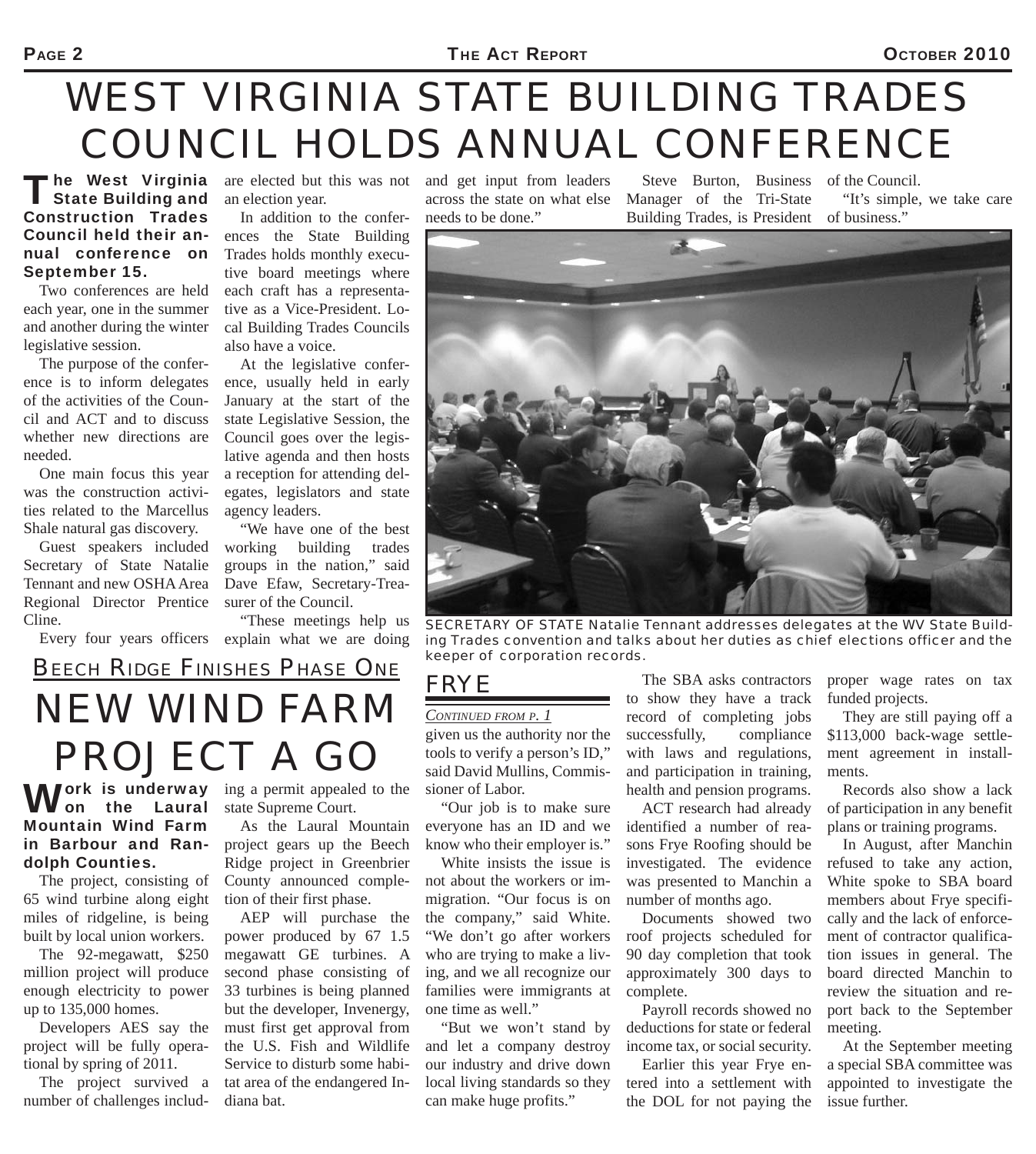#### OCTOBER 2010 **PAGE 3**

# *OHIO GOVERNORS RACE CRITICAL BUILDING TRADES ENDORSE TED STRICKLAND*

## In Ohio the race for ture spending and a work-<br>
Governor is report-<br>
ers freedom to join a union. edly a dead heat.

The Building Trades groups are supporting current Governor Ted Strickland because he supports their key agenda items such as prevailing wage, infrastruc-

## *ELECTION*

#### *CONTINUED FROM P. 1*

Joe Manchin III

Thomas E. McHugh

1st ....... Orphy Klempa 2nd....... Larry Edgell 6th ....... H. Truman Chafin 9th ....... Mike Green 10th ..... Ron Miller 10th ..... Mark Wills 12th ..... Joe Minard 14th ..... Steven Shaffer 16th ..... John Unger 17th ..... Brooks McCabe

**House of Delegates**

2nd....... Tim Ennis,

5th ....... Dave Pethtel 9th ....... Jim Marion 10th ..... John Ellem,

Dan Poling

 Roy Givens 3rd ....... Shawn Fluharty, Erikka Storch 4th ....... Michael Ferro, Scott Varner

**State Senate**

vote counts - think again," said Poling, a representative for the Painters District Council 53.

Poling is going door-to-

**n Ohio the race for** ture spending and a work-Strickland grew up in a union family and has brothers in the Building Trades.

> As Governor, Strickland has been a strong supporter of working families.

Since winning the Gov-

door to get out his message. And he relies on help from volunteers.

"I couldn't run if I didn't have help from local folks who care about issues," said Poling.

Orphy Klempa, a member

**WV AFL-CIO COPE Endorsed Candidates**

13th ..... Dale Martin,

ernor's seat in 2006, Strickland has extended collective bargaining rights, supported the right of workers to form unions and fought to enforce prevailing wage laws in Ohio. As a congress member, he

voted against NAFTA and other trade deals - supported

of Carpenters Local 3 and currently in the House of Delegates from Ohio County, is running for the State Senate position in the Northern Panhandle.

If successful, Klempa would be the first Building by his opponent John Ka-Ohio.

Kasich worked for the bankrupt Lehman Brothers investment firm and made millions from workers pension funds.

"With Governor Strickland

Trades member elected to the State Senate, at least in current history.

"I'm campaigning hard," said Klempa. "I am working to introduce myself to voters from Brooke and Hancock County where I have not run for election before."

The WV AFL-CIO is sending out their endorsed candidate list to members. They want people to know the process for getting an endorsement starts with local Labor Councils and is driven by candidates' records and comments on Labor issues.

sich - that shipped jobs out of ing wage laws back on many we were able to get prevailof our school projects," said Bill Hutchison, Business Manager of the Parkersburg-Marietta Building Trades.

"We could lose ground and face serious attack if we lose."

"Informed voters should know the WV AFL-CIO endorsement means a candidate has passed many tests about his or her commitment to working families," said Kenny Perdue, President of the group. "We do not give our endorsement lightly or for any other reason than protecting and furthering the interests of workers and their families."

Early voting will continue until the last Saturday before the election. Check your county Clerk's office for times and locations.

## *CEMENT MASONS 887 VOLUNTEERS*



*MEMBERS OF CEMENT MASONS Local 887 Charleston (from left) William Schultz, Gary Casdorph and Sallie Shultz, volunteered to pour concrete for a 16' x 52' batting cage for the softball team at Charleston's Capitol High School. The effort took place in early October. Not pictured are Chris Womack (Business Manager) and Anthony Farber, a Local 39 representative from Wheeling.*

### **U.S. Senate Special Election U.S House of Representatives** 2nd District........ Virginia Graf 3rd District ........Nick Rahall **Supreme Court of Appeals** 1st ........ Randy Swartzmiller 12th ..... Jo Boggess Phillips Brady Paxton 14th ..... Cathy Larck 15th ..... Jim Morgan, Dale Stephens 17th ..... Don Perdue, 18th ..... Larry Barker 19th ..... Greg Butcher, Josh Stowers 22nd..... Daniel J. Hall, 23rd ..... Clif Moore 25th ..... John Frazier, Bill Morefield 27th ..... Mel Kessler, Rick Moye, Sally Susman, Bill Wooton 29th ..... David Perry, 30th ..... Bonnie Brown, Mark Hunt, Doug Skaff Jr,

 Matthew Woelfel 16th ..... Doug Reynolds, Richard Thompson Ralph Rodighiero, 21st ...... Harry Keith White Linda Goode Phillips Virginia Mahan, 28th ..... Thomas Campbell, Ray Canterbury Margaret Staggers Nancy Guthrie, Bobbie Hatfield.

 Sharon Spencer, Danny Wells 31st ...... Meshea Poore 32nd..... Scott Lavigne 33rd ..... David Walker 34th ..... Brent Boggs 35th ..... Sam Argento 36th ..... Joe Talbott 37th ..... Denise Campbell 38th ..... Peggy Donaldson Smith 39th ..... Bill Hamilton 40th ..... Mary Poling 41st ...... Richard Iaquinta, Ron Fragale, Tim Miley 42nd..... Michael Manypenny 43rd ..... Mike Caputo, Linda Longstreth, Timothy Manchin 44th ..... Anthony Barill, Steve Cook, Barbara Fleischauer, Charlene Marshall 45th ..... Larry Williams 46th ..... Stan Shaver 49th ..... Charles Messick 50th ..... Ruth Rowan 52nd..... Mike Roberts 53rd ..... Robert V. Mills 55th ..... Donn Marshall 56th ..... Terry L. Walker 58th ..... Tiffany Lawrence

Take advantage of early voting now! Last day for early voting - Saturday, October 30